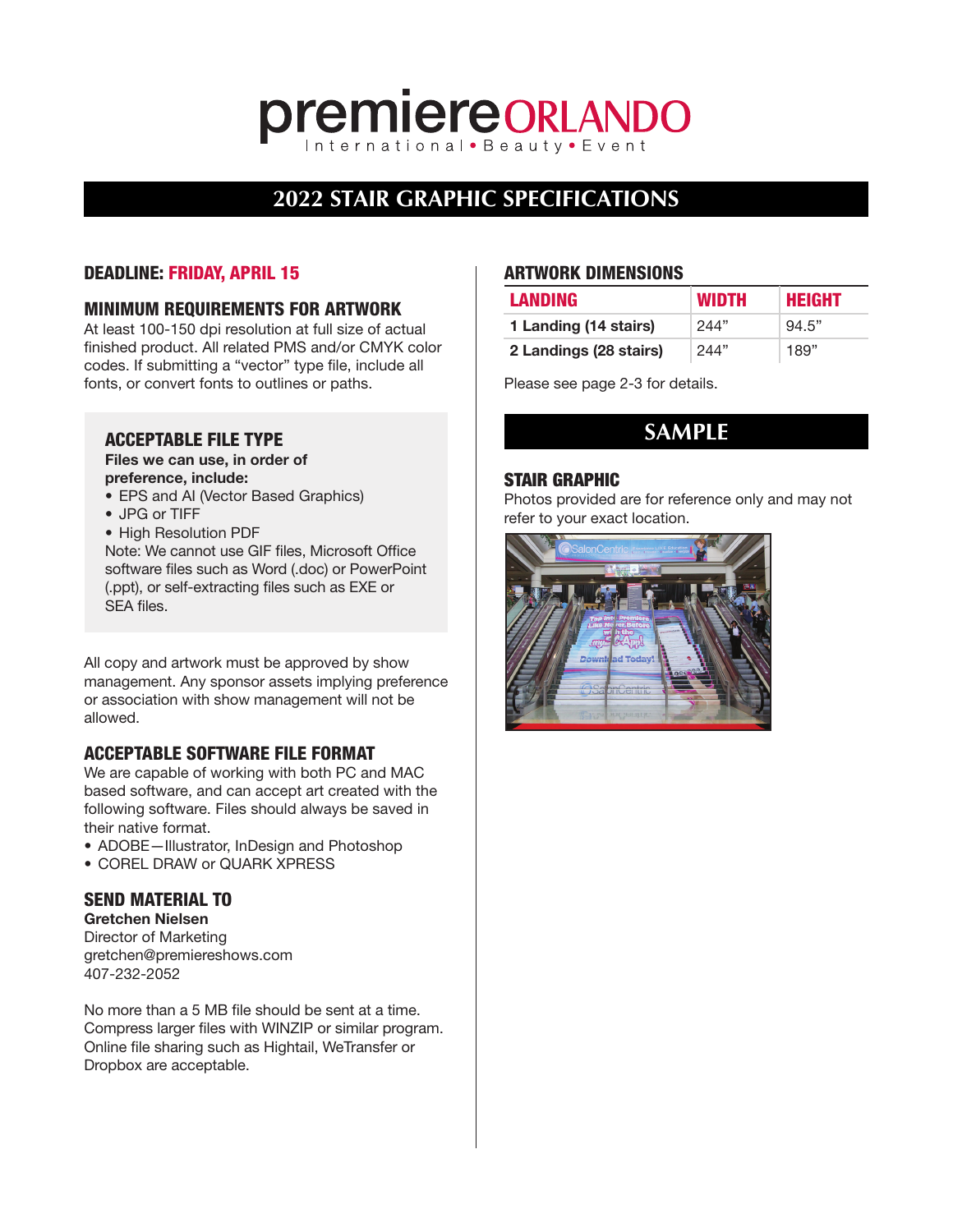m-d-yy

REVISION

**NOISIN** 

ivision

|                                           | 244"<br>۷             |
|-------------------------------------------|-----------------------|
|                                           |                       |
|                                           | <b>EREZEER EE EEE</b> |
|                                           |                       |
| Half                                      |                       |
|                                           |                       |
|                                           |                       |
| $-cod$                                    |                       |
|                                           |                       |
|                                           |                       |
|                                           |                       |
|                                           |                       |
|                                           |                       |
|                                           |                       |
|                                           |                       |
| $-94$<br>$-31$<br>$-31$<br>$-31$<br>$-31$ |                       |
| j<br>!                                    |                       |

Riser Height is 6 3/4" | No Graphics on Tread **Riser Height is 6 3/4" | No Graphics on Tread**Total View Area: 244"w x 94 1/2"h **Total View Area: 244"w x 94 1/2"h**

## **Stair Graphics** Stair Graphics

- .14 (1 of each) - Qty. 14 (1 of each)
	- $4" \times 63/4"$ - 244" x 6 3/4"
		- 3M 40C
- gle Sided - Single Sided
- **Matte Laminate** *- Cold Matte Laminate*

# Stairs = 1 Landing = 14 Stair Risers *Half Stairs = 1 Landing = 14 Stair Risers*



| <b>PAGE 1 OF 1</b>                                                                                                                                                   |                    | EXHIBITOR NAME / BOOTH #  | Orlando<br>PRODUCTION CITY                                                                                                                                            | MM/DD<br><b>DISMANTLE</b><br><b>TIME</b><br>DATE AND                                                                                                                                                         |
|----------------------------------------------------------------------------------------------------------------------------------------------------------------------|--------------------|---------------------------|-----------------------------------------------------------------------------------------------------------------------------------------------------------------------|--------------------------------------------------------------------------------------------------------------------------------------------------------------------------------------------------------------|
|                                                                                                                                                                      | 000000 500000      | WT#                       | <b>ACCOUNT First &amp; Last Name</b><br>EXECUTIVE First & Last Name<br><b>FACILITY</b> Building Name<br>Orlando - First & Last Name<br>LAYOUT GROUP CITY - SPECIALIST | MM/DD<br><b>GRAPHICS Location</b><br>PLACEMENT Location<br>NOTES/SHIP TO:<br><b>INSTALL</b><br><b>TIME</b><br><b>DATE AND</b>                                                                                |
|                                                                                                                                                                      |                    | <b>LINE ITEM #</b>        | <b>SS DS DOVERLAYS TILES</b>                                                                                                                                          |                                                                                                                                                                                                              |
|                                                                                                                                                                      | Orlando - Month/dd |                           | FLAPS BLEED CUT OUTLINE<br><b>TOTAL QUANTITY</b><br>$\frac{1}{4}$                                                                                                     | WRAP EDGES PAINT EDGES<br>P:Orlando/Graphics/                                                                                                                                                                |
|                                                                                                                                                                      |                    | EVENT CITY - MOVE IN DATE | see above<br><b>ADDITIONAL ITEMS</b><br><b>SIZE</b><br>PArrows                                                                                                        | J'Chrome Sign Holder<br>J'Cardboard Base<br>Pole Pockets<br><sup>-</sup> Remo Tape<br>J'Easel Back<br>d'Grommets<br>$1.1$ -Base<br>l'Velcro<br><b>I</b> -Other                                               |
|                                                                                                                                                                      |                    |                           | 10%<br><b>THICKNESS</b><br><b>SCALI</b><br>$-1.4/8$ "                                                                                                                 | 1.3/16"<br>$1.3$ mm<br>1'6mm<br>$1.1$ mm<br>1 <sup>-</sup> Other<br>$\frac{1}{4}$<br>_<br>  1/2"                                                                                                             |
| $\Lambda$ DISCLAIMER: The graphic file(s) provided have no color matching reference, therefore we are unable to guarantee an exact color match on the final product, | Show Name - 000000 | EVENT NAME - JOB #        | SHOWNAME_WTXXX_DESCRIPTION.AI<br>L'HONEYCOMB <sup>5</sup><br><b>MATERIAL</b><br><b>FILE NAME</b>                                                                      | edge: U'white U'kraft<br>qqw.[_wqw.[_ wpw.<br><b>J</b> -CARDSTOCK<br><b>L</b> -COROPLAST<br>$\Box$ FOAM $\Box$ HD FOAM<br>PAPER J-VINYL<br>NVOSXFOUN<br><b>TPLEXI</b><br><b>1.3M 40C</b><br><b>SVG-1</b>     |
|                                                                                                                                                                      |                    |                           | J-DIRECT LI-HP<br>PRINTER                                                                                                                                             | © 02/2014 Freeman - Corporate Graphics<br><b>J'BANNER</b> PSON<br>$\exists$ Escalator graphics<br><b>Roor</b> graphics<br>1-TotalFlex Unit<br>Vall graphic<br>shops choice<br><b>GRAPHIC TYPE</b><br>l'Other |